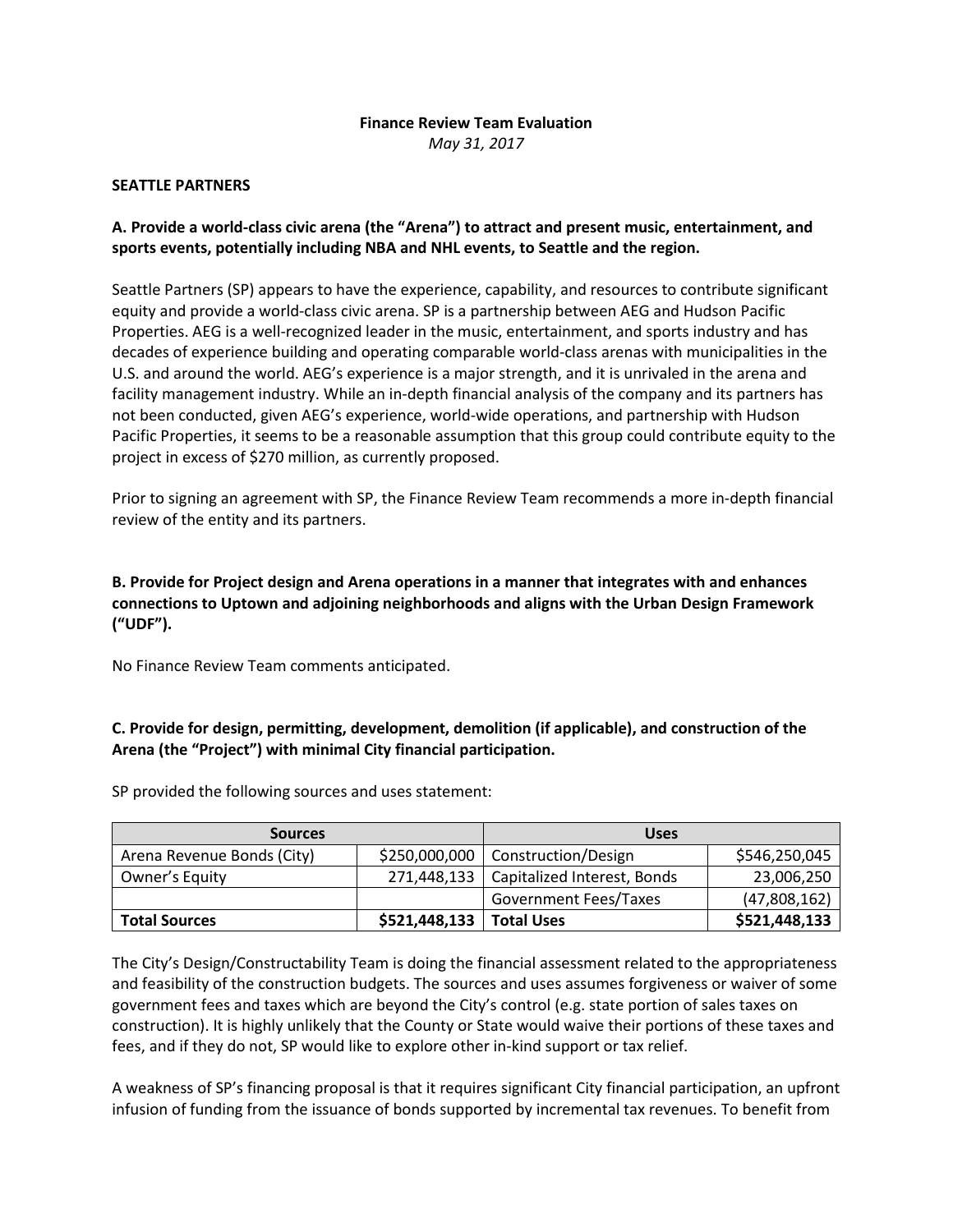the relatively lower cost of financing, as desired by the proposer, these bonds would need to be issued with the full faith and credit of the City. The proposed \$250 million in bonds with a 30-year term would be the largest debt offering in the City's history. That said, it is well within the City's current bonding capacity and would leave the City with sufficient unused capacity for purposes beyond the City's current obligations.

The debt service is currently assumed to have backloaded payments with \$11.25 million in year one with payments increasing 2.58% annually. In SP's financial model, the bonds are assumed to be two years of interest-only payments during the construction period, but SP indicated it could be flexible and pay fullyamortizing from the start. Backloaded debt, while common for private ventures, is not current practice for the City and is not considered a desirable approach. The proposal includes \$23 million in capitalized interest, which is when a portion of the bond proceeds is set aside to pay bond interest until the arena begins to generate revenue. This practice is well outside of the City's traditional financing structures. It adds risk because it places more reliance on future revenue growth. SP indicated it would be open to working with the City to design an approach that would work for both parties.

Given the public financing is guaranteed by the full faith and credit of the City, rating agencies would probably note and monitor such a large bond offering from the City for an arena. However, the proposed arrangement would not be likely to cause a downgrade of the City's credit rating. From the City's perspective, to evaluate the risk associated with repayment of the bonds, it requires an analysis of the proposed revenue streams to pay the debt service. SP proposed the following (shows Year 1 projected revenue and the Annual Increase):

- City incremental tax revenue: \$3.6 million/2.9%
- Per ticket facility fee: \$3.9 million/2.3%
- SP rent payment: \$5.0 million/2.0%

While the above revenues would be the primary source of repayment, to the extent the above sources do not cover debt payments in any given year, AEG (and/or its partners) will guaranty the debt payment. From the proposal: "For any fiscal year during the term of the Lease Agreement in which the payment of Rent and the Facility Fee and City's receipt of incremental tax revenues do not fully satisfy City's annual repayment obligations on the City Bonds, Seattle Partners will make a payment to City in the amount of such shortfall." SP clarified this further during in-person meetings and in writing that surplus proceeds would be for the benefit of the City to use at the City's discretion. However, if a surplus year follows a shortfall year, the City will first refund SP for its preceding shortfall payment from surplus proceeds. This is on a year-by-year basis, so the surplus is not cumulative and would not be applied to a future shortfall. A similar guaranty arrangement—AEG's agreement with Los Angeles for \$58 million in public financing in bonds and reserves for the Staples Center—resulted in AEG fulfilling its guarantor obligations to make small additional payments in the early years.

Given the reliance on revenue streams to pay the debt service, an in-depth analysis of the viability of the projected revenue is warranted. Based on the initial review, the sustainability of selected revenue sources is a significant concern. See Section D below for more operational revenue details.

# *Deposit*

SP proposes a \$5,000,000 deposit upon execution of the Development Agreement. The multi-milliondollar deposit demonstrates the proposer's confidence in its ability to execute its development plan. This is a strength in their proposal.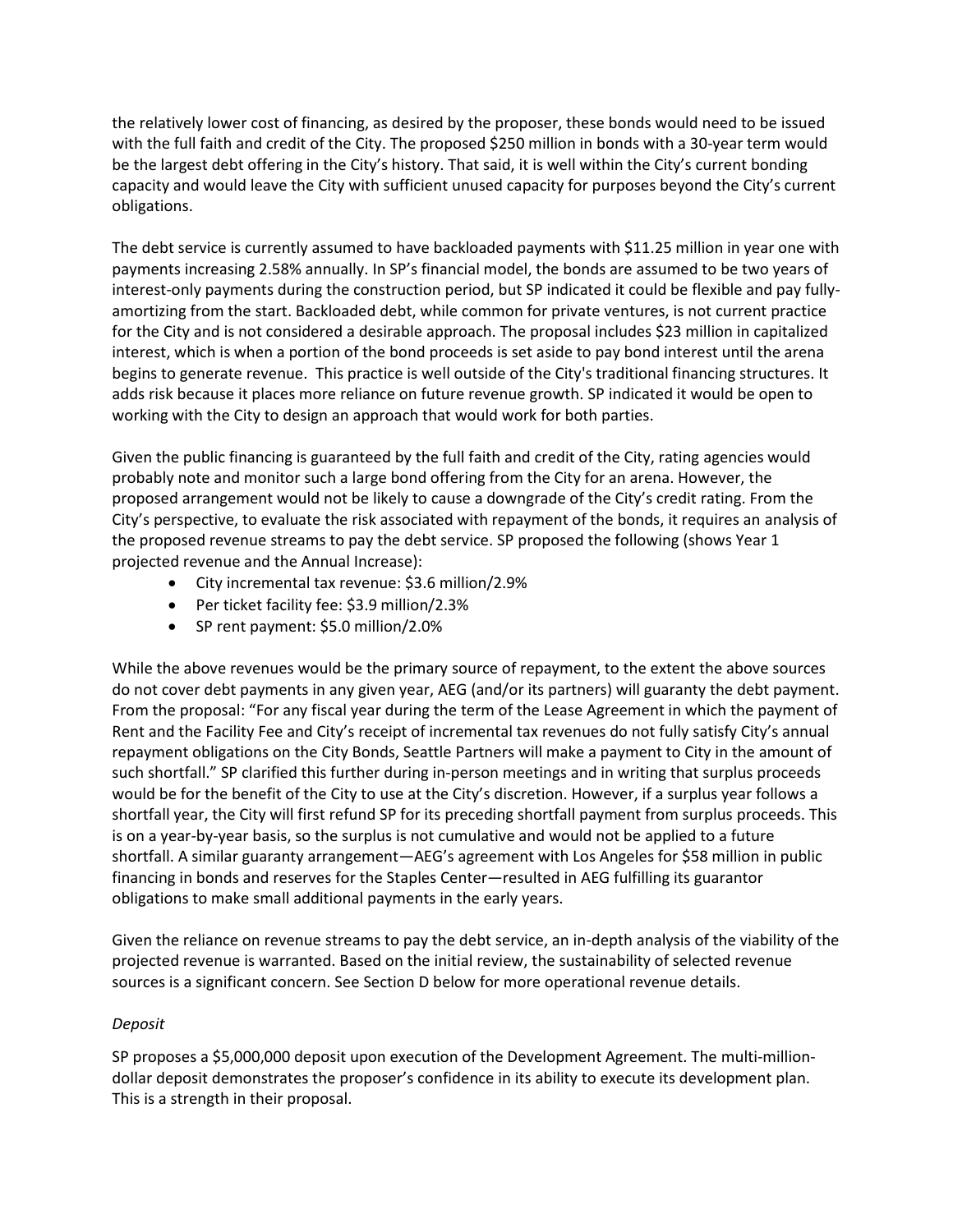# **D. Provide for the continuous, successful, sustainable operation of the Arena as a world-class civic venue with minimal City financial participation.**

Overall, the operating proforma is optimistic and aggressive. The sponsorship and premium seating revenues, accounting for 71% of total revenues, are extremely optimistic, especially for a building without an NBA or NHL franchise. This portion of the proforma is considered a weakness as it calls into question the sustainability of the project under the proposed terms. In 2015, AECOM prepared a report, estimating arena revenues and expenses for a modernized KeyArena and a renovated arena with (a) an NBA team or (b) an NBA and NHL team. The table below provides a comparison of SP's proposal, KeyArena's current revenues, and AECOM's projected revenue estimates.

| (5000s)                | <b>Seattle Partners</b><br><b>No NBA or NHL</b><br>(Year 1) | <b>KeyArena</b><br>(2016) | <b>AECOM</b><br><b>Modernized Arena,</b><br><b>No NBA, NHL</b><br>(2020) | <b>AECOM</b><br>Upgraded Arena w/<br>NBA, or NBA and NHL<br>(2020) |
|------------------------|-------------------------------------------------------------|---------------------------|--------------------------------------------------------------------------|--------------------------------------------------------------------|
| Naming                 | In sponsorship #s                                           |                           | 1,177                                                                    | 3,000 or 5,000                                                     |
| Sponsorship            | 16,331                                                      | 355                       | 358                                                                      | 6,000 or 8,000                                                     |
| <b>Premium Seating</b> | 22,898                                                      | 1,550                     | 992                                                                      | Team controls                                                      |
| <b>Total</b>           | 39,229                                                      | 1,905                     | 2,527                                                                    | 9,000 or 13,000                                                    |

Some additional proforma notes:

- Event projections, while optimistic, are achievable. The proforma for a stabilized year, among other events, assumes 24 Tier-1 concerts, 18 Tier-2 concerts, and 20 of the lessprofitable family events. In 2016, KeyArena had 25 total concerts and six family shows.
- Expense projections are similar for each proposer and appear reasonable.
- Seattle Storm, Bumbershoot and the Seattle/King County Medical Clinic will be accommodated. Seattle University will not play at the arena.

# *City Financial Support for Operations*

In addition to the upfront capital investment, the City would:

- Essentially provide use of the land and facilities rent free for the length of the agreement as the rent paid by Seattle Partners would go towards bond repayment. The agreement is for a 35-year initial term and three, 10-year extensions.
- Contribute all incremental tax revenues generated by the facility for the length of the agreement to debt service, with any incremental taxes or facility fees in excess of the debt service requirements going to the City.
- Pay for any growth in utility costs beyond inflation.
- Forego campus sponsorship revenue growth that would exceed inflation.

While the team has not yet confirmed or completed its own tax revenue analysis, if the proposer's proforma estimates are realized, over the initial term, these costs would be partially offset by \$144 million in cumulative net revenues after debt service.

#### *Sustainable Operation – Reserves*

A capital reserve account is established with regular, ongoing contributions. While the proforma estimates significant net cash flow for the facility, the sustainability of the facility is dependent on the